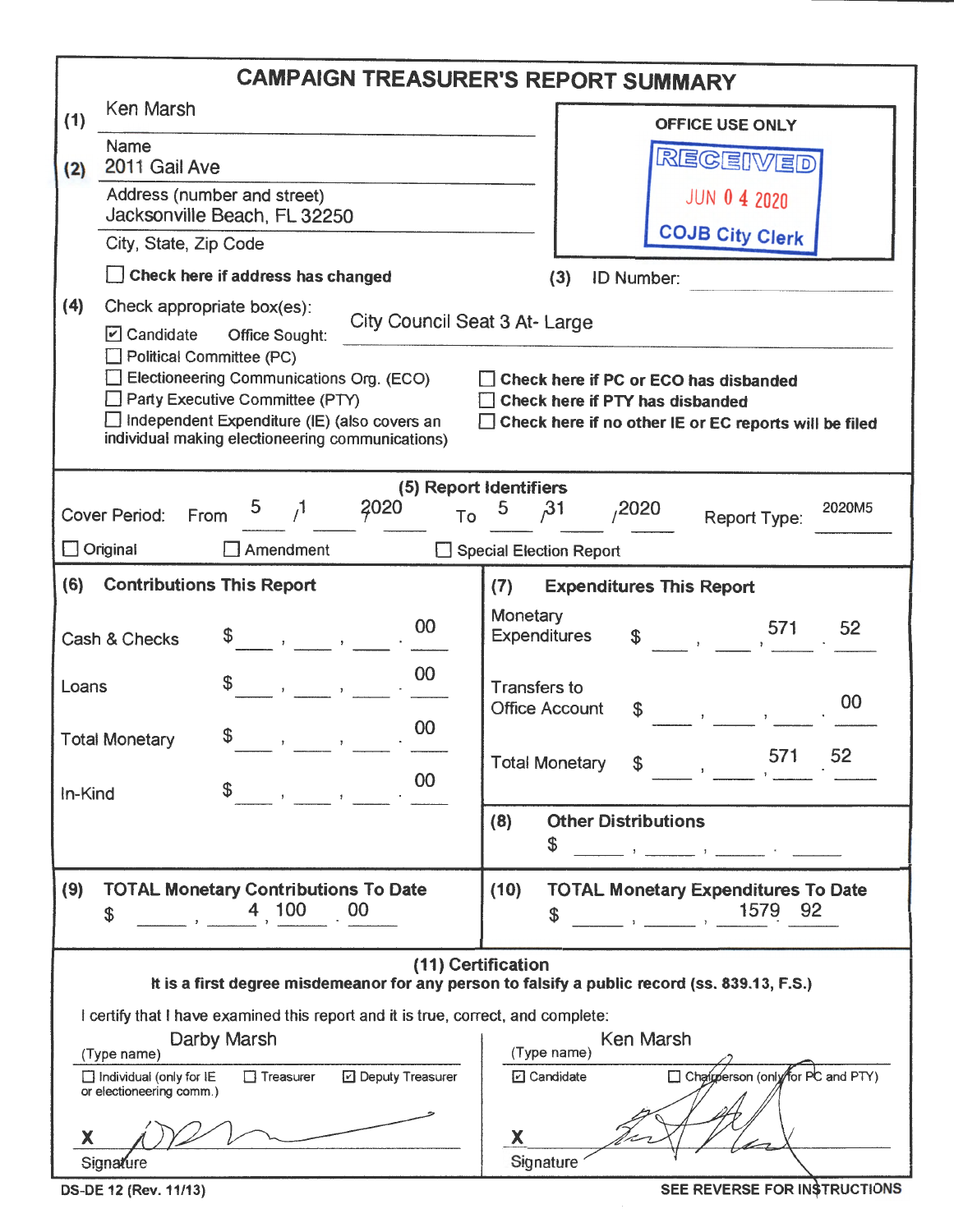| <b>CAMPAIGN TREASURER'S REPORT - ITEMIZED EXPENDITURES</b><br>(1) Name Ken Marsh<br>$(2)$ I.D. Number |                                                                                                                               |                                                                  |  |                                                                            |        |                                     |                                   |                          |                       |        |  |
|-------------------------------------------------------------------------------------------------------|-------------------------------------------------------------------------------------------------------------------------------|------------------------------------------------------------------|--|----------------------------------------------------------------------------|--------|-------------------------------------|-----------------------------------|--------------------------|-----------------------|--------|--|
|                                                                                                       | (3) Cover Period $\frac{05}{100}$ / $\frac{01}{2020}$<br>through $\frac{05}{4}$                                               |                                                                  |  |                                                                            |        | $31^{2020}$                         |                                   | 1                        | $\overline{1}$        |        |  |
| (5)<br><b>Date</b><br>(6)<br>Sequence<br><b>Number</b>                                                | $\overline{(7)}$<br><b>Full Name</b><br>(Last, Suffix, First, Middle)<br><b>Street Address &amp;</b><br>City, State, Zip Code |                                                                  |  | (8)<br>Purpose<br>(add office sought if<br>contribution to a<br>candidate) |        |                                     | (9)<br><b>Expenditure</b><br>Type | (10)<br><b>Amendment</b> | (11)<br><b>Amount</b> |        |  |
| 05 94 29 20<br>1                                                                                      |                                                                                                                               | <b>Aqua Print Shop</b><br>210 Culver Ave<br>Charleston, SC 29407 |  |                                                                            | F<br>C | <b>Volunteer</b><br><b>T-shirts</b> |                                   | CAN                      |                       | 571.52 |  |
|                                                                                                       |                                                                                                                               |                                                                  |  |                                                                            |        |                                     |                                   |                          |                       |        |  |
|                                                                                                       |                                                                                                                               |                                                                  |  |                                                                            |        |                                     |                                   |                          |                       |        |  |
|                                                                                                       |                                                                                                                               |                                                                  |  |                                                                            |        |                                     |                                   |                          |                       |        |  |
|                                                                                                       |                                                                                                                               |                                                                  |  |                                                                            |        |                                     |                                   |                          |                       |        |  |
|                                                                                                       |                                                                                                                               |                                                                  |  |                                                                            |        |                                     |                                   |                          |                       |        |  |
|                                                                                                       |                                                                                                                               |                                                                  |  |                                                                            |        |                                     |                                   |                          |                       |        |  |
|                                                                                                       |                                                                                                                               |                                                                  |  |                                                                            |        |                                     |                                   |                          |                       |        |  |